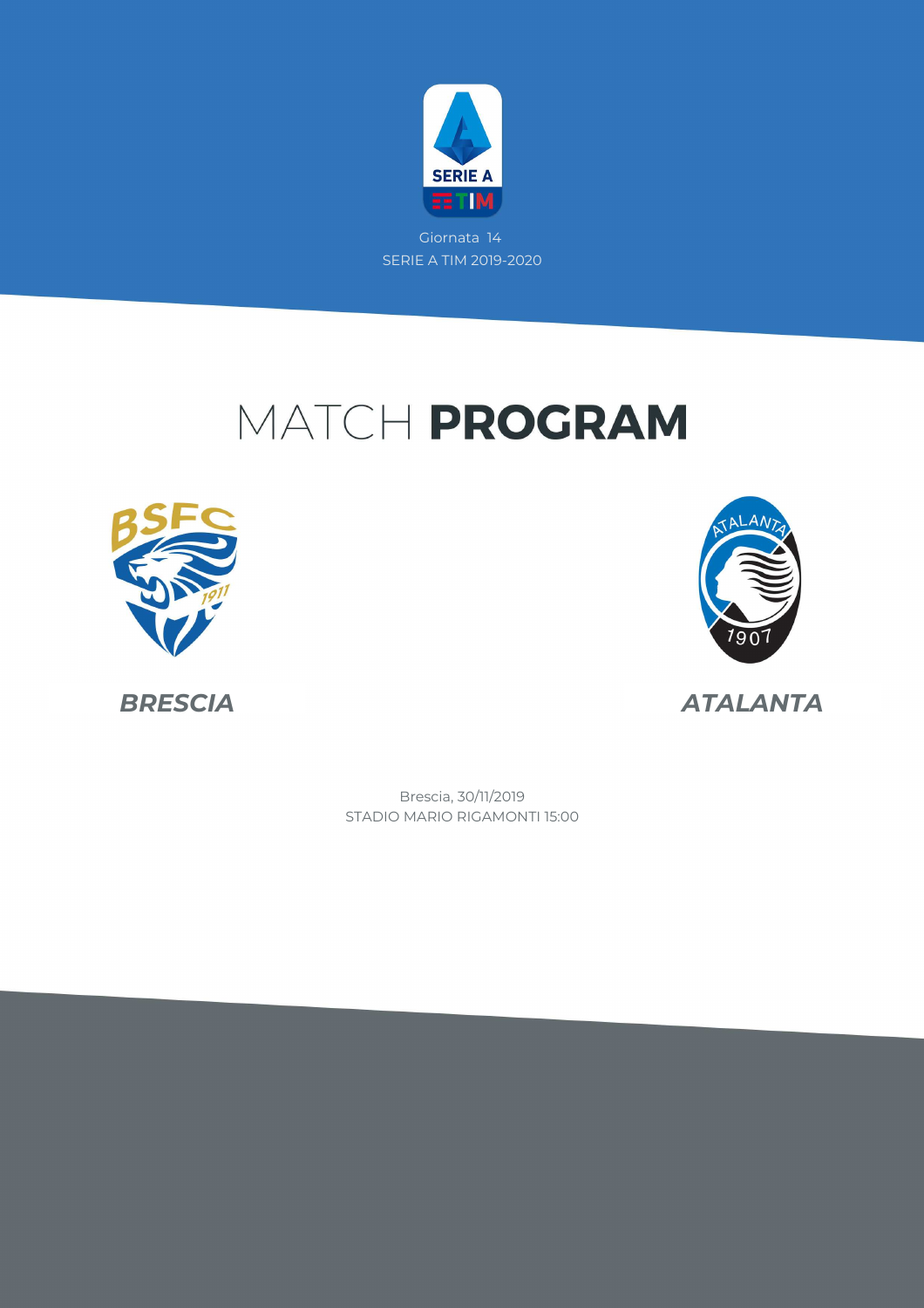



#### **BRESCIA** *vs* ATALANTA Brescia, 30/11/2019





## *RISULTATI STAGIONALI*

| <b>TOTALI</b>         | <b>PTI</b> | <b>GIOC</b> | <b>VINTE</b>     | <b>NULLE</b> | <b>PERSE</b> | GF | GS | <b>DIFF.RETI</b>            |
|-----------------------|------------|-------------|------------------|--------------|--------------|----|----|-----------------------------|
| <b>BRESCIA</b>        | 7          | 12          | 2                |              | 9            | 10 | 23 | $-13$                       |
| <b>ATALANTA</b>       | 22         | 13          | 6                | 4            | 3            | 31 | 27 | $+10$                       |
| <b>CASA/TRASFERTA</b> | <b>PTI</b> | <b>GIOC</b> | <b>VINTE</b>     | <b>NULLE</b> | <b>PERSE</b> | GF | GS | <b>MEDIA</b><br><b>GOAL</b> |
| <b>BRESCIA</b>        |            | 5           | $\boldsymbol{o}$ |              | 4            | 5  | 12 | 7                           |
| <b>ATALANTA</b>       | 15         | 7           | 4                | $\vert$ 3    | 0            | 16 | 9  | 2.3                         |

### *ULTIMI PRECEDENTI*

| 2004-0531 G   | <b>BRESCIA</b>                                                         | <b>ATALANTA</b> |       |
|---------------|------------------------------------------------------------------------|-----------------|-------|
| 17/04/2005    | <b>49'(2°T) L. DI BIAGIO</b>                                           |                 | $1-0$ |
| 2004-0512^G   | <b>ATALANTA</b>                                                        | <b>BRESCIA</b>  |       |
| 14/11/2004    |                                                                        |                 | $O-O$ |
| 2002-03 27^ G | <b>BRESCIA</b>                                                         | <b>ATALANTA</b> |       |
| 06/04/2003    | 31'(1°T) S. APPIAH, 45'(1°T) R. BAGGIO, 40'(2°T) F.<br><b>PETRUZZI</b> |                 | $3-0$ |
| 2002-0310^G   | <b>ATALANTA</b>                                                        | <b>BRESCIA</b>  |       |
| 17/11/2002    | 24'(2°T) O. DABO, 28'(2°T) G. COMANDINI                                |                 | $2-0$ |
| 2001-02 22^ G | <b>ATALANTA</b>                                                        | <b>BRESCIA</b>  |       |
| 10/02/2002    |                                                                        |                 | $0-0$ |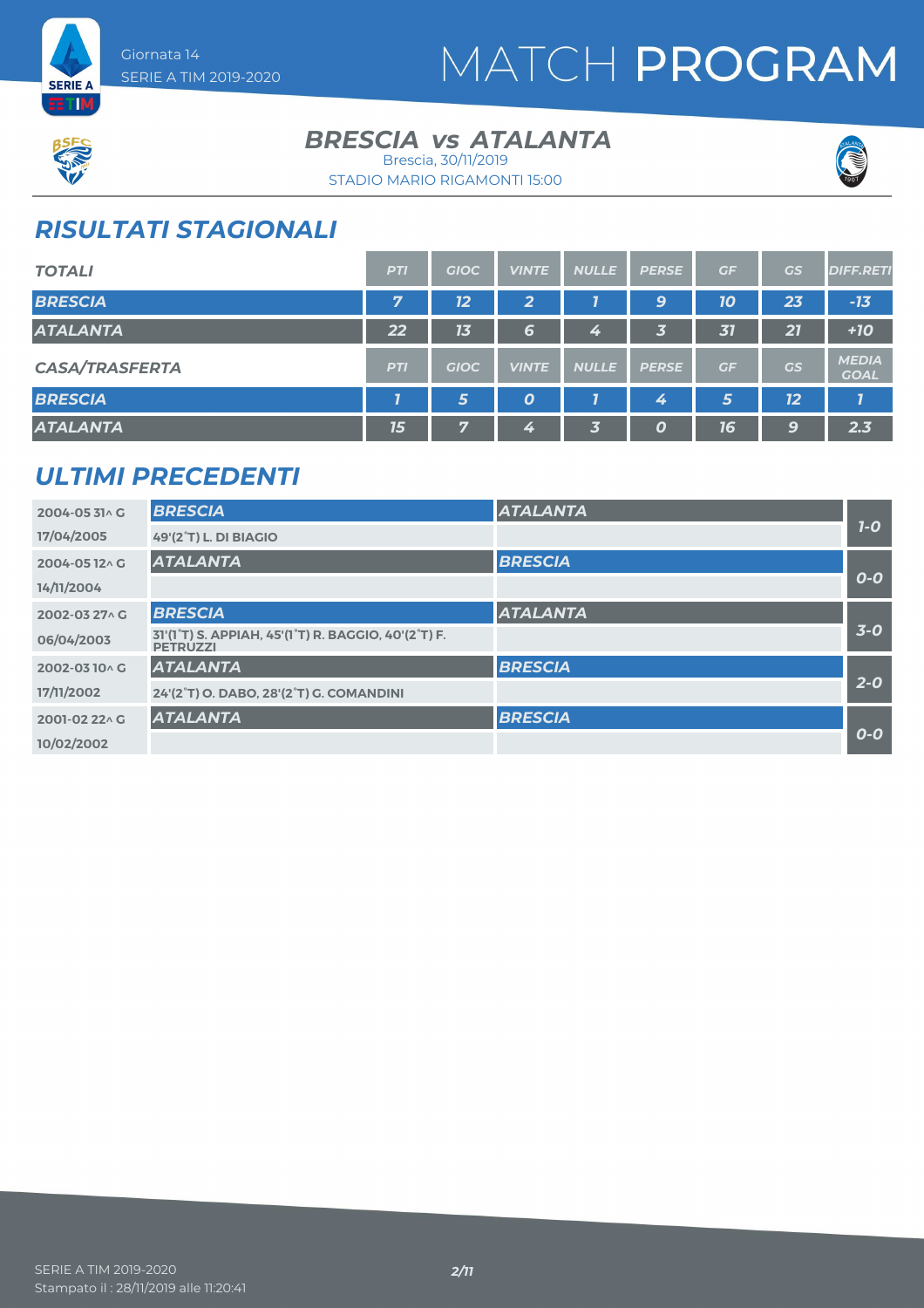

#### **BRESCIA** *vs* ATALANTA Brescia, 30/11/2019

STADIO MARIO RIGAMONTI 15:00



# *ROSA DELLE SQUADRE*

| <b>BRESCIA</b>                    | <b>PRES. A</b>      | <b>GOL A</b>     | <b>GOL 2019-20</b> | <b>PRES. 2019-20</b> | MIN. 2019-20     |
|-----------------------------------|---------------------|------------------|--------------------|----------------------|------------------|
| <b>PORTIERI</b>                   |                     |                  |                    |                      |                  |
| <b>1 JESSE JORONEN</b>            | 11                  | 21               | $\overline{21}$    | 77                   | 1075             |
| <b>12 LORENZO ANDRENACCI</b>      | $\boldsymbol{O}$    | $\boldsymbol{0}$ | $\boldsymbol{O}$   | $\boldsymbol{O}$     | $\boldsymbol{O}$ |
| <b>22 ENRICO ALFONSO</b>          | $\overline{I}$      | $\overline{2}$   | $\overline{2}$     | $\mathbf{7}$         | 96               |
| <b>DIFENSORI</b>                  |                     |                  |                    |                      |                  |
| 2 STEFANO SABELLI                 | 79                  | $\mathbf{7}$     | $\boldsymbol{O}$   | 12                   | <b>1171</b>      |
| <b>3 ALES MATEJU</b>              | 70                  | $\boldsymbol{0}$ | $\boldsymbol{O}$   | 70                   | 816              |
| <b>5 DANIELE GASTALDELLO</b>      | 303                 | 13               | $\boldsymbol{O}$   | 4                    | 164              |
| <b>14 JHON CHANCELLOR</b>         | $\overline{9}$      | $\boldsymbol{O}$ | $\boldsymbol{O}$   | 9                    | 825              |
| <b>15 ANDREA CISTANA</b>          | 12                  | $\mathbf{I}$     | $\mathbf{7}$       | 12                   | <b>1171</b>      |
| <b>16 FELIPE CURCIO</b>           | $\mathbf{7}$        | $\boldsymbol{O}$ | $\boldsymbol{O}$   | $\mathbf{7}$         | $70^{\circ}$     |
| <b>GIANGIACOMO MAGNANI</b><br>20  | 20                  | $\boldsymbol{O}$ | $\boldsymbol{o}$   | $\mathbf{7}$         | 92               |
| <b>26 BRUNO MARTELLA</b>          | 67                  | $\overline{I}$   | $\boldsymbol{O}$   | 8                    | 466              |
| 29 ALESSANDRO SEMPRINI            | $\boldsymbol{O}$    | $\boldsymbol{O}$ | $\boldsymbol{o}$   | O                    | $\boldsymbol{o}$ |
| <b>CENTROCAMPISTI</b>             |                     |                  |                    |                      |                  |
| <b>4 SANDRO TONALI</b>            | 12                  | $\mathbf{7}$     | $\mathbf{I}$       | 12                   | 1154             |
| <b>6 EMANUELE NDOJ</b>            | $\overline{3}$      | $\boldsymbol{0}$ | $\boldsymbol{O}$   | $\overline{3}$       | <b>132</b>       |
| <b>7 NIKOLAS SPALEK</b>           | 8                   | $\boldsymbol{O}$ | $\boldsymbol{O}$   | 8                    | 535              |
| <b>8 JAROMIR ZMRHAL</b>           | 6                   | $\boldsymbol{O}$ | $\boldsymbol{O}$   | 6                    | <b>779</b>       |
| <b>19 MASSIMILIANO MANGRAVITI</b> | $\overline{2}$      | $\boldsymbol{O}$ | $\boldsymbol{o}$   | $\overline{2}$       | <b>126</b>       |
| <b>23 LEONARDO MOROSINI</b>       | 5                   | $\boldsymbol{O}$ | $\boldsymbol{O}$   | $\mathbf{7}$         | 9                |
| 24 MATTIA VIVIANI                 | $\boldsymbol{O}$    | $\boldsymbol{0}$ | $\boldsymbol{O}$   | O                    | 0                |
| <b>25 DIMITRI BISOLI</b>          | 12                  | $\boldsymbol{O}$ | $\boldsymbol{O}$   | 12                   | <b>1162</b>      |
| <b>27 DANIELE DESSENA</b>         | 313                 | 17               | $\boldsymbol{O}$   | 6                    | 476              |
| 28 ROMULO                         | <b>150</b>          | 13               | $\mathbf{I}$       | 11                   | 869              |
| 32 LUCA TREMOLADA                 | $\mathbf{7}$        | $\boldsymbol{O}$ | $\boldsymbol{o}$   | $\mathbf{7}$         | 78               |
| <b>ATTACCANTI</b>                 |                     |                  |                    |                      |                  |
| 9 ALFREDO DONNARUMMA              | $\overline{12}$     | 4                | 4                  | 12                   | 864              |
| <b>11 ERNESTO TORREGROSSA</b>     | $\overline{2}$      | $\boldsymbol{0}$ | $\boldsymbol{O}$   | $\overline{2}$       | <b>116</b>       |
| <b>18 FLORIAN AYE'</b>            | 9                   | $\boldsymbol{0}$ | $\boldsymbol{O}$   | 9                    | 663              |
| <b>21 ALESSANDRO MATRI</b>        | 345                 | 92               | $\boldsymbol{O}$   | $\overline{7}$       | <b>108</b>       |
| <b>45 MARIO BALOTELLI</b>         | <b>129</b>          | 49               | $\overline{2}$     | 7                    | 568              |
| <b>STAFF TECNICO</b>              |                     |                  |                    |                      |                  |
|                                   | <b>FABIO GROSSO</b> |                  |                    |                      |                  |

*Diffidato*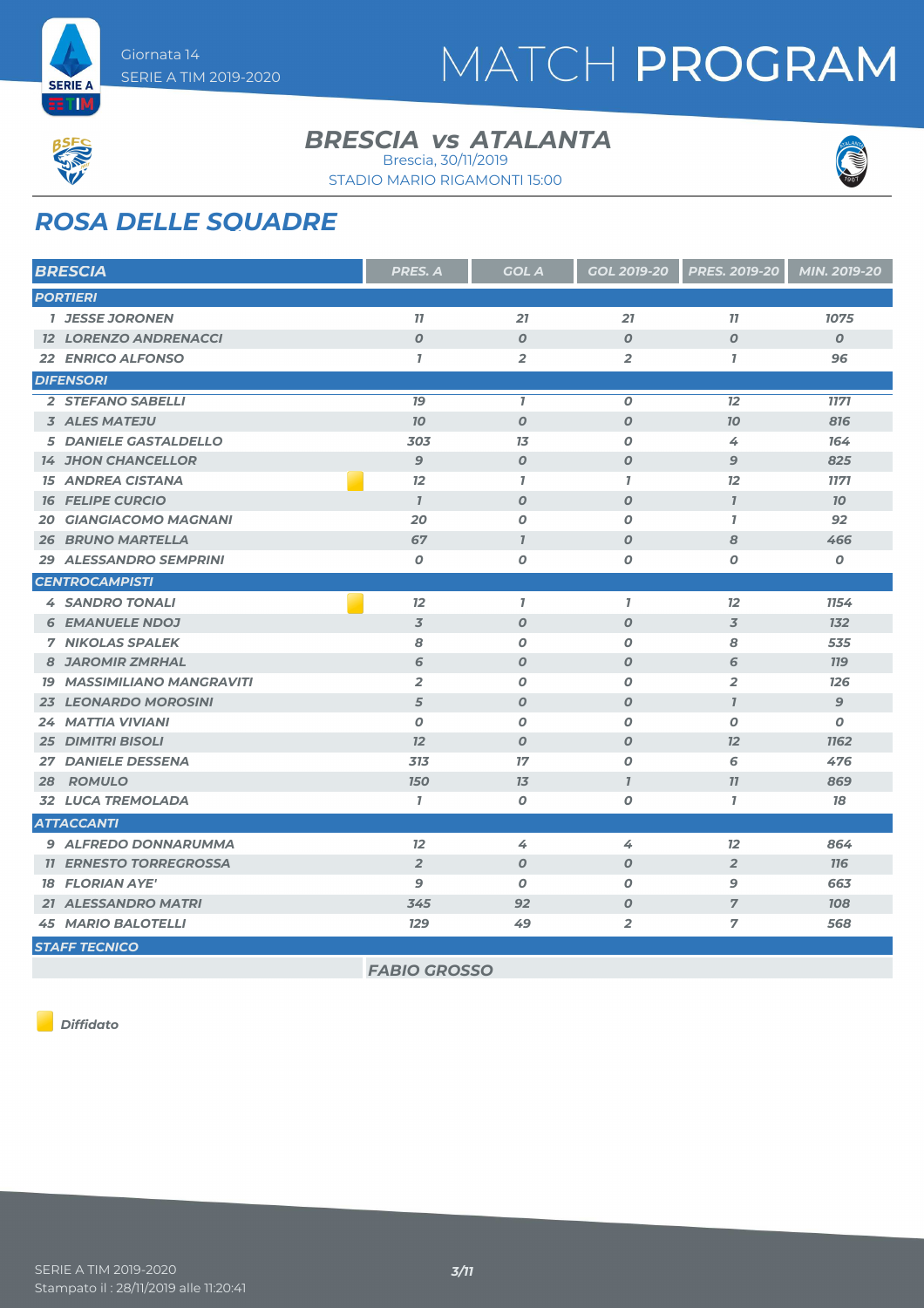



#### **BRESCIA** *vs* ATALANTA Brescia, 30/11/2019

STADIO MARIO RIGAMONTI 15:00



| <b>ATALANTA</b>              | PRES. A          | <b>GOL A</b>     | GOL 2019-20      | <b>PRES. 2019-20</b> | MIN. 2019-20     |
|------------------------------|------------------|------------------|------------------|----------------------|------------------|
| <b>PORTIERI</b>              |                  |                  |                  |                      |                  |
| <b>31 FRANCESCO ROSSI</b>    | $\overline{2}$   | $\mathbf{7}$     | $\boldsymbol{o}$ | $\pmb{o}$            | $\boldsymbol{o}$ |
| <b>57 MARCO SPORTIELLO</b>   | <b>159</b>       | 222              | $\overline{I}$   | $\overline{1}$       | 96               |
| <b>64 KHADIM NDIAYE</b>      | $\boldsymbol{0}$ | $\boldsymbol{0}$ | 0                | $\boldsymbol{O}$     | 0                |
| <b>95 PIERLUIGI GOLLINI</b>  | 72               | 95               | 20               | 12                   | <b>1163</b>      |
| <b>DIFENSORI</b>             |                  |                  |                  |                      |                  |
| 2 RAFAEL TOLOI               | 125              | 3                | 0                | 12                   | 1007             |
| <b>4 SIMON KJAER</b>         | 89               | 5                | $\boldsymbol{0}$ | 5                    | 317              |
| <b>5 ANDREA MASIELLO</b>     | 234              | 12               | $\boldsymbol{o}$ | 6                    | 482              |
| <b>6 JOSE' PALOMINO</b>      | 65               | $\overline{2}$   | $\boldsymbol{o}$ | $\mathbf{9}$         | 874              |
| <b>8 ROBIN GOSENS</b>        | 60               | 8                | 4                | 77                   | 856              |
| <b>13 GUILHERME ARANA</b>    | 4                | $\boldsymbol{O}$ | $\boldsymbol{O}$ | 4                    | 92               |
| <b>19 BERAT DJIMSITI</b>     | 68               | $\mathbf{7}$     | 0                | 77                   | 994              |
| <b>21 TIMOTHY CASTAGNE</b>   | 56               | 5                | $\mathbf{7}$     | 8                    | 630              |
| <b>33 HANS HATEBOER</b>      | 85               | 5                | 0                | 11                   | 984              |
| <b>41 ROGER IBANEZ</b>       | $\mathbf{I}$     | $\boldsymbol{0}$ | $\boldsymbol{O}$ | $\boldsymbol{O}$     | $\boldsymbol{O}$ |
| <b>CENTROCAMPISTI</b>        |                  |                  |                  |                      |                  |
| <b>11 REMO FREULER</b>       | <b>118</b>       | 14               | $\overline{1}$   | 9                    | 824              |
| <b>15 MARTEN DE ROON</b>     | <b>776</b>       | $\overline{7}$   | $\overline{1}$   | 11                   | 948              |
| <b>18 RUSLAN MALINOVSKYI</b> | 10               | $\boldsymbol{0}$ | $\boldsymbol{0}$ | 70                   | 548              |
| <b>20 JACOPO DA RIVA</b>     | $\boldsymbol{O}$ | $\boldsymbol{0}$ | $\boldsymbol{0}$ | $\boldsymbol{0}$     | $\mathcal{O}$    |
| <b>88 MARIO PASALIC</b>      | 69               | 77               | $\mathbf{I}$     | 12                   | 938              |
| <b>90 EBRIMA COLLEY</b>      | $\boldsymbol{O}$ | $\boldsymbol{O}$ | $\boldsymbol{0}$ | $\boldsymbol{O}$     | $\pmb{o}$        |
| <b>ATTACCANTI</b>            |                  |                  |                  |                      |                  |
| <b>9 LUIS MURIEL</b>         | <b>195</b>       | 57               | 8                | 11                   | 571              |
| <b>10 ALEJANDRO GOMEZ</b>    | 282              | 59               | 4                | 13                   | 1048             |
| <b>17 ROBERTO PICCOLI</b>    | $\overline{2}$   | 0                | 0                | 0                    | 0                |
| <b>72 JOSIP ILICIC</b>       | 275              | 76               | 4                | 70                   | 683              |
| <b>79 DIALLO AMAD TRAORE</b> | $\overline{2}$   | $\mathbf{7}$     | $\mathbf{I}$     | $\overline{2}$       | 23               |
| <b>91 DUVAN ZAPATA</b>       | <b>175</b>       | 69               | 6                | $\overline{7}$       | 545              |
| <b>99 MUSA BARROW</b>        | 39               | 4                | O                | 5                    | <b>151</b>       |
| <b>STAFF TECNICO</b>         |                  |                  |                  |                      |                  |

*GIAN PIERO GASPERINI*

*Squalificato*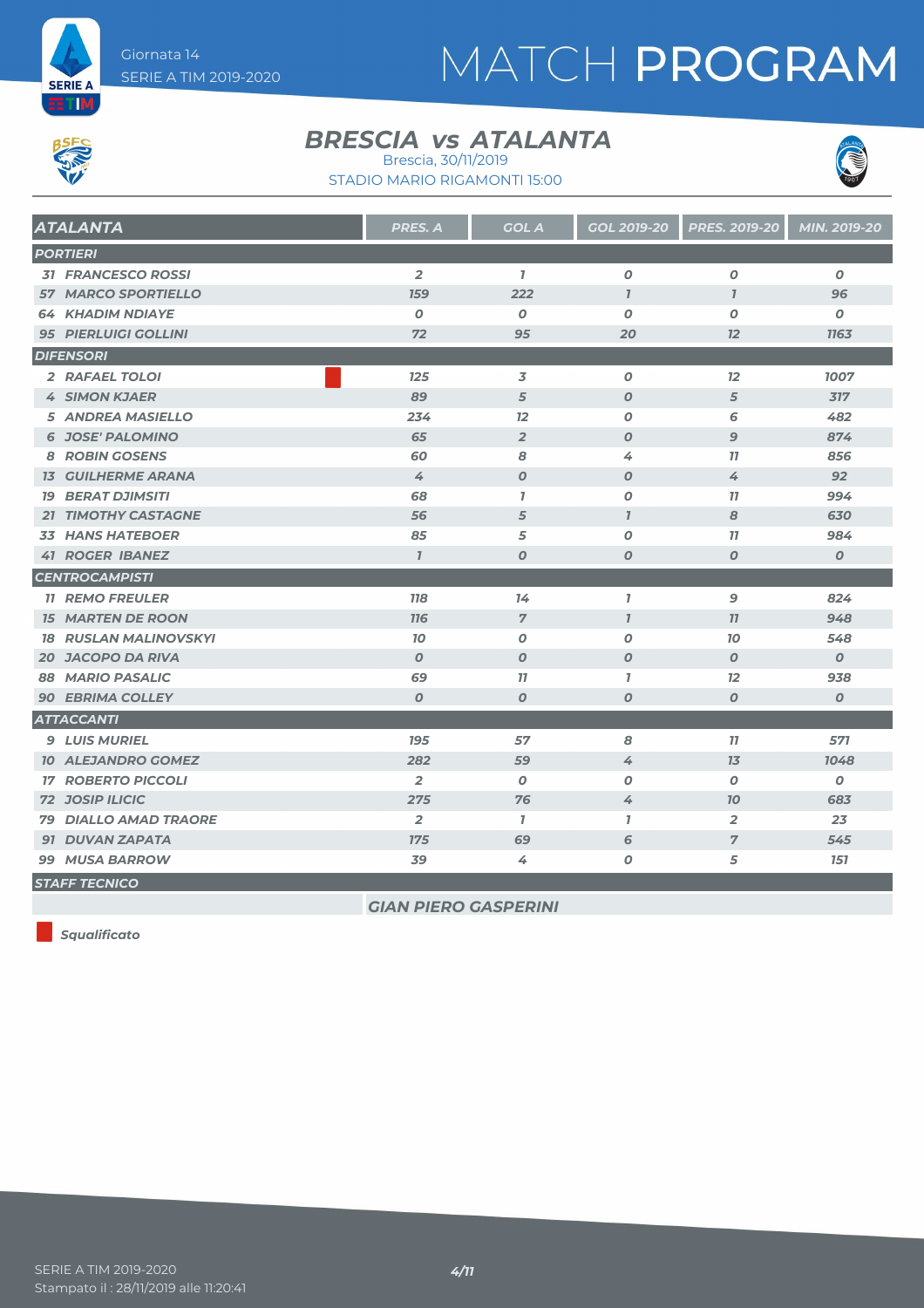



#### **BRESCIA** *vs* ATALANTA Brescia, 30/11/2019

STADIO MARIO RIGAMONTI 15:00



### *RENDIMENTO RECENTE*

| <b>BRESCIA</b>      |                                                                       |                                                                                                                                  |         |
|---------------------|-----------------------------------------------------------------------|----------------------------------------------------------------------------------------------------------------------------------|---------|
| 13^ GIORNATA        | <b>ROMA</b>                                                           | <b>BRESCIA</b>                                                                                                                   |         |
| 24/11/2019          | 4'(2°T) C. SMALLING, 12'(2°T) G. MANCINI, 21'(2°T) E.<br><b>DZEKO</b> |                                                                                                                                  | $3-0$   |
| 12^ GIORNATA        | <b>BRESCIA</b>                                                        | <b>TORINO</b>                                                                                                                    |         |
| 09/11/2019          |                                                                       | 17'(1 <sup>°</sup> T) A. BELOTTI, 26'(1 <sup>°</sup> T) A. BELOTTI, 30'(2 <sup>°</sup> T) A.<br>BERENGUER, 35'(2°T) A. BERENGUER | $0 - 4$ |
| <b>11^ GIORNATA</b> | <b>HELLAS VERONA</b>                                                  | <b>BRESCIA</b>                                                                                                                   |         |
| 03/11/2019          | 5'(2°T) E. SALCEDO, 36'(2°T) M. PESSINA                               | 40'(2°T) M. BALOTELLI                                                                                                            | $2 - 7$ |
| 10^ GIORNATA        | <b>BRESCIA</b>                                                        | <b>INTER</b>                                                                                                                     |         |
| 29/10/2019          | 31'(2°T)[A] M. SKRINIAR                                               | 23'(1°T) L. MARTINEZ, 18'(2°T) R. LUKAKU                                                                                         | $1-2$   |
| 9^ GIORNATA         | <b>GENOA</b>                                                          | <b>BRESCIA</b>                                                                                                                   |         |
| 26/10/2019          | 21'(2°T) K. AGUDELO, 30'(2°T) C. KOUAME, 34'(2°T) G.<br><b>PANDEV</b> | <b>34'(1°T) S. TONALI</b>                                                                                                        | $3-7$   |
| <b>ATALANTA</b>     |                                                                       |                                                                                                                                  |         |
| 13^ GIORNATA        | <b>ATALANTA</b>                                                       | <b>JUVENTUS</b>                                                                                                                  |         |
| 23/11/2019          | 11'(2 <sup>°</sup> T) R. GOSENS                                       | 29'(2°T) G. HIGUAIN, 37'(2°T) G. HIGUAIN, 47'(2°T) P.<br><b>DYBALA</b>                                                           | $1 - 3$ |
| 12^ GIORNATA        | <b>SAMPDORIA</b>                                                      | <b>ATALANTA</b>                                                                                                                  |         |
| 10/11/2019          |                                                                       |                                                                                                                                  | $O-O$   |
| <b>11^ GIORNATA</b> | <b>ATALANTA</b>                                                       | <b>CAGLIARI</b>                                                                                                                  |         |

| <b>IIA GIORNATA</b> | <b>ATALANTA</b>                                                                                                                                                                               | <b>CAGLIARI</b>                                                   |         |
|---------------------|-----------------------------------------------------------------------------------------------------------------------------------------------------------------------------------------------|-------------------------------------------------------------------|---------|
| 03/11/2019          |                                                                                                                                                                                               | 32'(1°T)[A] M. PASALIC, 13'(2°T) C. OLIVA                         | $0 - 2$ |
| 10^ GIORNATA        | <b>NAPOLI</b>                                                                                                                                                                                 | <b>ATALANTA</b>                                                   |         |
| 30/10/2019          | 16'(1°T) N. MAKSIMOVIC, 26'(2°T) A. MILIK                                                                                                                                                     | 41'(1 <sup>°</sup> T) R. FREULER, 41'(2 <sup>°</sup> T) J. ILICIC | $2 - 2$ |
| 9^ GIORNATA         | <b>ATALANTA</b>                                                                                                                                                                               | <b>UDINESE</b>                                                    |         |
| 27/10/2019          | 21'(1 <sup>°</sup> T) J. ILICIC, 35'(1 <sup>°</sup> T) L. MURIEL, 43'(1 <sup>°</sup> T) J. ILICIC,<br>3'(2°T) L. MURIEL, 7'(2°T) M. PASALIC, 30'(2°T) L. MURIEL,<br><b>38'(2°T) D. TRAORE</b> | 12'(1 <sup>°</sup> T) S. OKAKA                                    | $7 - 7$ |

| <b>CONFRONTO SQUADRE (Valori medi)</b> | <b>BRESCIA</b> | <b>ATALANTA</b> |
|----------------------------------------|----------------|-----------------|
| <b>Goal Fatti</b>                      | 0.83           | 2.38            |
| <b>Goal Subiti</b>                     | 1.92           | 1.62            |
| Tiri totali                            | 6.75           | 15              |
| <b>Tiri in porta</b>                   | 3.33           | 8.38            |
| <b>Assist</b>                          | 0.5            | 1.54            |
| Azioni di attacco                      | 40.75          | 56.46           |
| Passaggi riusciti                      | 276            | 444             |
| Passaggi riusciti %                    | 74%            | 84%             |
| <b>Falli Fatti</b>                     | 13.33          | 13.69           |
| <b>Falli Subiti</b>                    | 15.33          | 13.08           |
| <b>Baricentro</b>                      | 50.78m         | 53.16m          |
| <b>Passaggi Chiave</b>                 | $\overline{2}$ | 4.69            |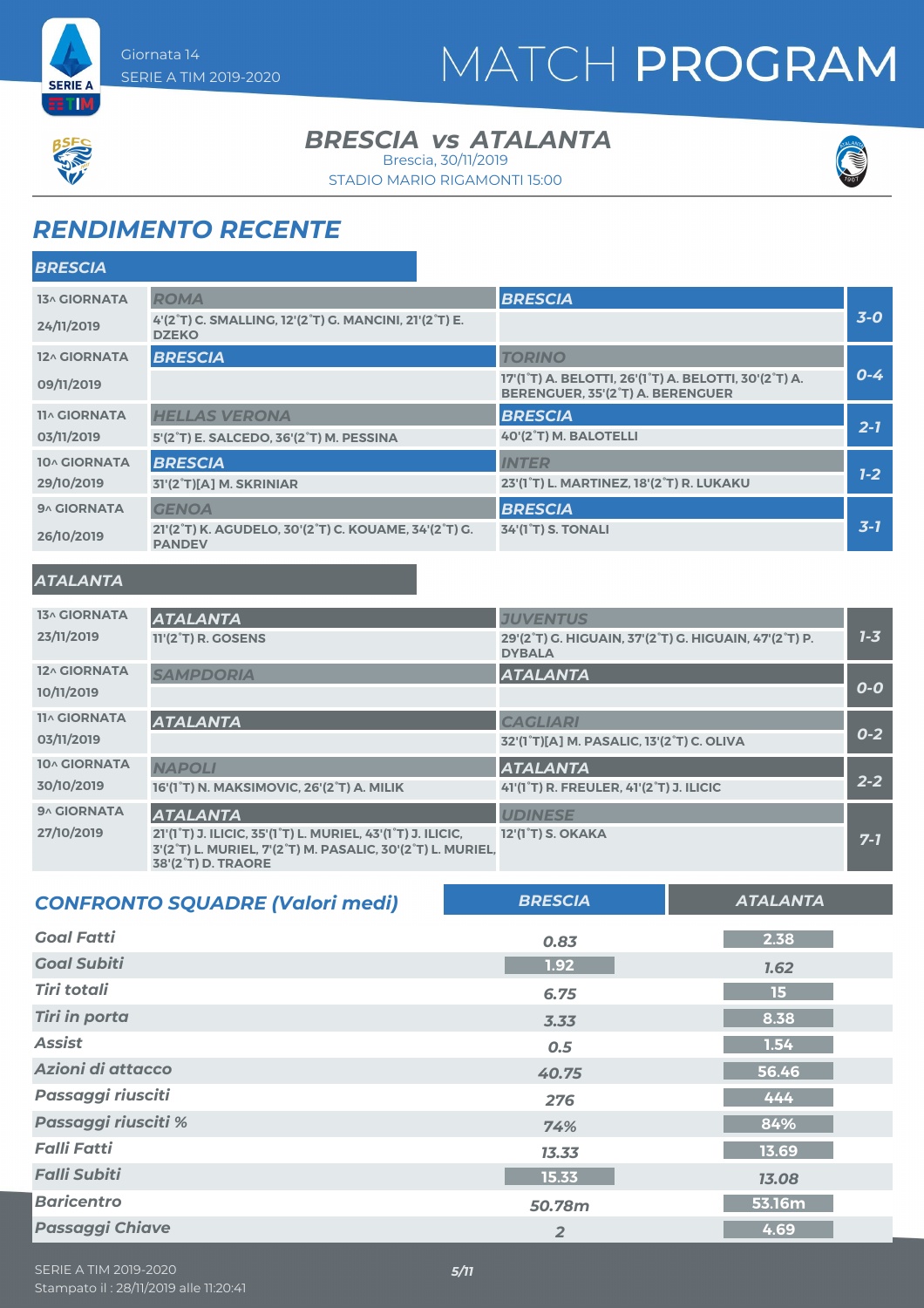# MATCH PROGRAM

**SERIE A** ETIM

#### **BRESCIA** *vs* ATALANTA Brescia, 30/11/2019

STADIO MARIO RIGAMONTI 15:00



## *RENDIMENTO ATLETICO \**

| <b>BRESCIA</b>           | Pres. (Min.) | Media (km) | Media<br>Sprint (Km) | <b>ATALANTA</b>       | Pres. (Min.) | Media (km) | Media<br>Sprint (Km) |
|--------------------------|--------------|------------|----------------------|-----------------------|--------------|------------|----------------------|
| 25 D. BISOLI             | 12 (1162')   | 11.375     | 1.081                | <b>11</b> R. FREULER  | 9(824)       | 11.311     | 0.96                 |
| 4 S. TONALI              | 12 (1154')   | 11.344     | 0.755                | 15 M. DE ROON         | 11(948)      | 10.898     | 0.816                |
| 28 ROMULO                | 10(846)      | 10.475     | 1.128                | 6J. PALOMINO          | 9(874)       | 10.808     | 0.784                |
| 14 J. CHANCELLOR         | 9(825)       | 10.462     | 0.681                | 21 T. CASTAGNE        | 8 (630')     | 10.798     | 1.105                |
| 15 A. CISTANA            | 12(1171)     | 10.423     | 0.658                | <b>19</b> B. DJIMSITI | 11(994)      | 10.649     | 0.729                |
| <b>18</b> F. AYE'        | 9(663)       | 10.253     | 0.945                | 2 R. TOLOI            | 12 (1007')   | 10.346     | 0.635                |
| 2 S. SABELLI             | 12(1171)     | 10.136     | 1.032                | 88 M. PASALIC         | 12 (938')    | 10.295     | 0.961                |
| 27 D. DESSENA            | 6(476)       | 9.808      | 0.82                 | 33 H. HATEBOER        | 11(984)      | 10.183     | 1.068                |
| <b>3</b> A. MATEJU       | 10(816)      | 9.77       | 0.896                | 8 R. GOSENS           | 11(856')     | 9.804      | 0.951                |
| 20 G. MAGNANI            | 1(92)        | 9.485      | 0.639                | <b>10</b> A. GOMEZ    | 13 (1048')   | 8.921      | 0.737                |
| 7N. SPALEK               | 8(535)       | 8.923      | 0.838                | 5 A. MASIELLO         | 6(482)       | 8.775      | 0.387                |
| <b>45</b> M. BALOTELLI   | 7(568)       | 8.455      | 0.501                | 91 D. ZAPATA          | 7(545)       | 8.682      | 0.712                |
| 26 B. MARTELLA           | 8(466')      | 8.092      | 0.739                | <b>72</b> J. ILICIC   | 10(683)      | 8.542      | 0.771                |
| 9 A. DONNARUMMA          | 12 (864')    | 8.075      | 0.69                 | 18 R. MALINOVSKYI     | 10(548)      | 8.22       | 0.55                 |
| <b>19</b> M. MANGRAVITI  | 2(126')      | 7.618      | 0.539                | 4S. KJAER             | 5(317)       | 8.095      | 0.536                |
| <b>11</b> E. TORREGROSSA | 2(116')      | 6.701      | 0.379                | 9 L. MURIEL           | 11(571)      | 6.363      | 0.535                |
| 6 E. NDOJ                | 3(132)       | 5.961      | 0.629                | 99 M. BARROW          | 5(151)       | 4.454      | 0.52                 |
| 5 D. GASTALDELLO         | 4(164)       | 5.851      | 0.289                | <b>13</b> G. ARANA    | 4(92)        | 3.48       | 0.261                |
| 8 J. ZMRHAL              | 6 (119')     | 3.125      | 0.3                  | 79 D. TRAORE          | 2(23')       | 1.623      | 0.205                |
| 21 A. MATRI              | 7(108)       | 2.381      | 0.192                |                       |              |            |                      |
| 32 L. TREMOLADA          | 1(18')       | 2.078      | 0.245                |                       |              |            |                      |
| <b>16</b> F. CURCIO      | 1(10')       | 1.259      | 0.188                |                       |              |            |                      |
| 23 L. MOROSINI           | 1(9)         | 1.09       | 0.106                |                       |              |            |                      |

\* Le informazioni riportate sul Rendimento Atletico sono da intendersi riferite al periodo di permanenza nella squadra corrente.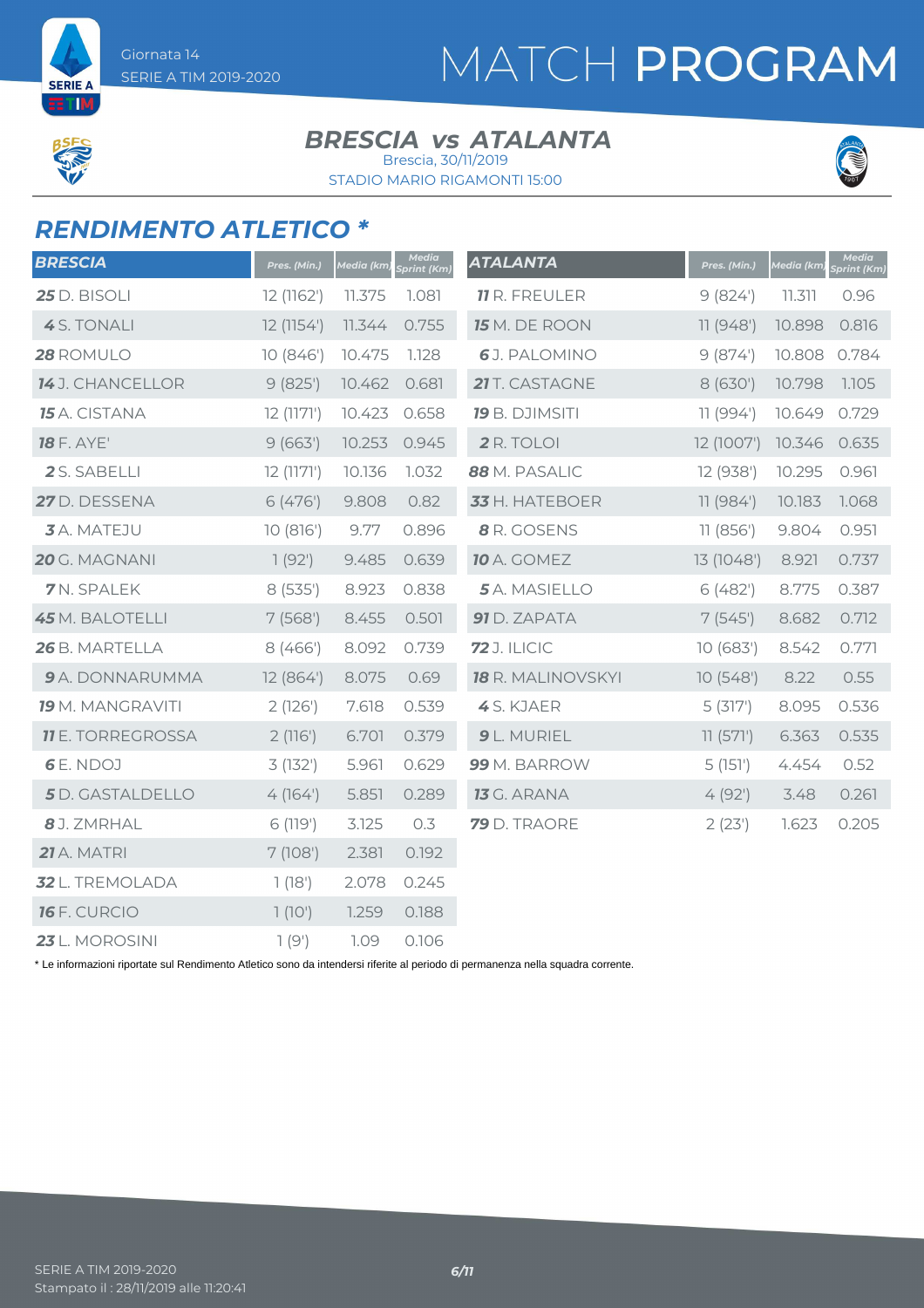



**SERIE A ETM** 

### **BRESCIA** *vs* ATALANTA

STADIO MARIO RIGAMONTI 15:00 Brescia, 30/11/2019



### *GLI INCONTRI DELLA 14 ^ GIORNATA*

| <b>BRESCIA</b>       | <b>ATALANTA</b>  | 30/11/2019 15:00 |
|----------------------|------------------|------------------|
| <b>GENOA</b>         | <b>TORINO</b>    | 30/11/2019 18:00 |
| <b>FIORENTINA</b>    | <b>LECCE</b>     | 30/11/2019 20:45 |
| <b>JUVENTUS</b>      | <b>SASSUOLO</b>  | 01/12/2019 12:30 |
| <b>INTER</b>         | <b>SPAL</b>      | 01/12/2019 15:00 |
| <b>LAZIO</b>         | <b>UDINESE</b>   | 01/12/2019 15:00 |
| <b>PARMA</b>         | <b>MILAN</b>     | 01/12/2019 15:00 |
| <b>NAPOLI</b>        | <b>BOLOGNA</b>   | 01/12/2019 18:00 |
| <b>HELLAS VERONA</b> | <b>ROMA</b>      | 01/12/2019 20:45 |
| <b>CAGLIARI</b>      | <b>SAMPDORIA</b> | 02/12/2019 20:45 |

### *CLASSIFICA SERIE A*

|                      | <b>PTI</b>     | <b>GIOC</b> | <b>VINTE</b>   | <b>NULLE</b>            | <b>PERSE</b>            | GF           | GS        | <b>DIFF.RETI</b> |
|----------------------|----------------|-------------|----------------|-------------------------|-------------------------|--------------|-----------|------------------|
| <b>JUVENTUS</b>      | 35             | 13          | 11             | $\overline{2}$          | $\boldsymbol{0}$        | 23           | <b>10</b> | $+13$            |
| <b>INTER</b>         | 34             | 13          | 77             | $\mathbf{I}$            | $\overline{I}$          | 29           | 12        | $+17$            |
| <b>LAZIO</b>         | 27             | 13          | 8              | $\overline{3}$          | $\overline{2}$          | 30           | 14        | $+16$            |
| <b>CAGLIARI</b>      | 25             | 13          | $\overline{7}$ | 4                       | $\overline{2}$          | 25           | 14        | $+77$            |
| <b>ROMA</b>          | 25             | 13          | $\overline{7}$ | 4                       | $\overline{2}$          | 23           | 14        | $+9$             |
| <b>ATALANTA</b>      | 22             | 13          | $6\phantom{1}$ | 4                       | $\overline{\mathbf{3}}$ | 31           | 21        | $+10$            |
| <b>NAPOLI</b>        | 20             | 13          | 5              | $\sqrt{5}$              | $\overline{3}$          | 22           | 16        | $+6$             |
| <b>PARMA</b>         | 78             | 13          | 5              | $\overline{3}$          | 5                       | 20           | 17        | $+3$             |
| <b>HELLAS VERONA</b> | 18             | 13          | 5              | $\overline{3}$          | 5                       | 11           | 11        | $\boldsymbol{O}$ |
| <b>FIORENTINA</b>    | 16             | 13          | 4              | 4                       | $\sqrt{5}$              | 18           | 20        | $-2$             |
| <b>TORINO</b>        | 14             | 13          | 4              | $\overline{2}$          | $\overline{7}$          | 15           | 20        | $-5$             |
| <b>MILAN</b>         | 14             | 13          | $\overline{4}$ | $\overline{2}$          | $\overline{z}$          | 12           | 17        | $-5$             |
| <b>UDINESE</b>       | 14             | 13          | 4              | $\overline{2}$          | $\overline{7}$          | $\mathbf{9}$ | 20        | $-11$            |
| <b>SASSUOLO</b>      | 13             | 12          | 4              | $\mathbf{I}$            | $\overline{7}$          | 22           | 23        | $-7$             |
| <b>BOLOGNA</b>       | 13             | 13          | $\overline{3}$ | 4                       | 6                       | 18           | 22        | $-4$             |
| <b>SAMPDORIA</b>     | 12             | 13          | $\overline{3}$ | $\overline{3}$          | $\overline{7}$          | 9            | 20        | $-11$            |
| <b>LECCE</b>         | 11             | 13          | $\overline{2}$ | 5                       | 6                       | 17           | 27        | $-10$            |
| <b>GENOA</b>         | 70             | 13          | $\overline{2}$ | 4                       | $\overline{7}$          | 15           | 27        | $-12$            |
| <b>SPAL</b>          | 9              | 13          | $\overline{2}$ | $\overline{3}$          | 8                       | 8            | <b>19</b> | $-77$            |
| <b>BRESCIA</b>       | $\overline{7}$ | 12          | $\overline{2}$ | $\overline{\mathbf{I}}$ | 9                       | 10           | 23        | $-13$            |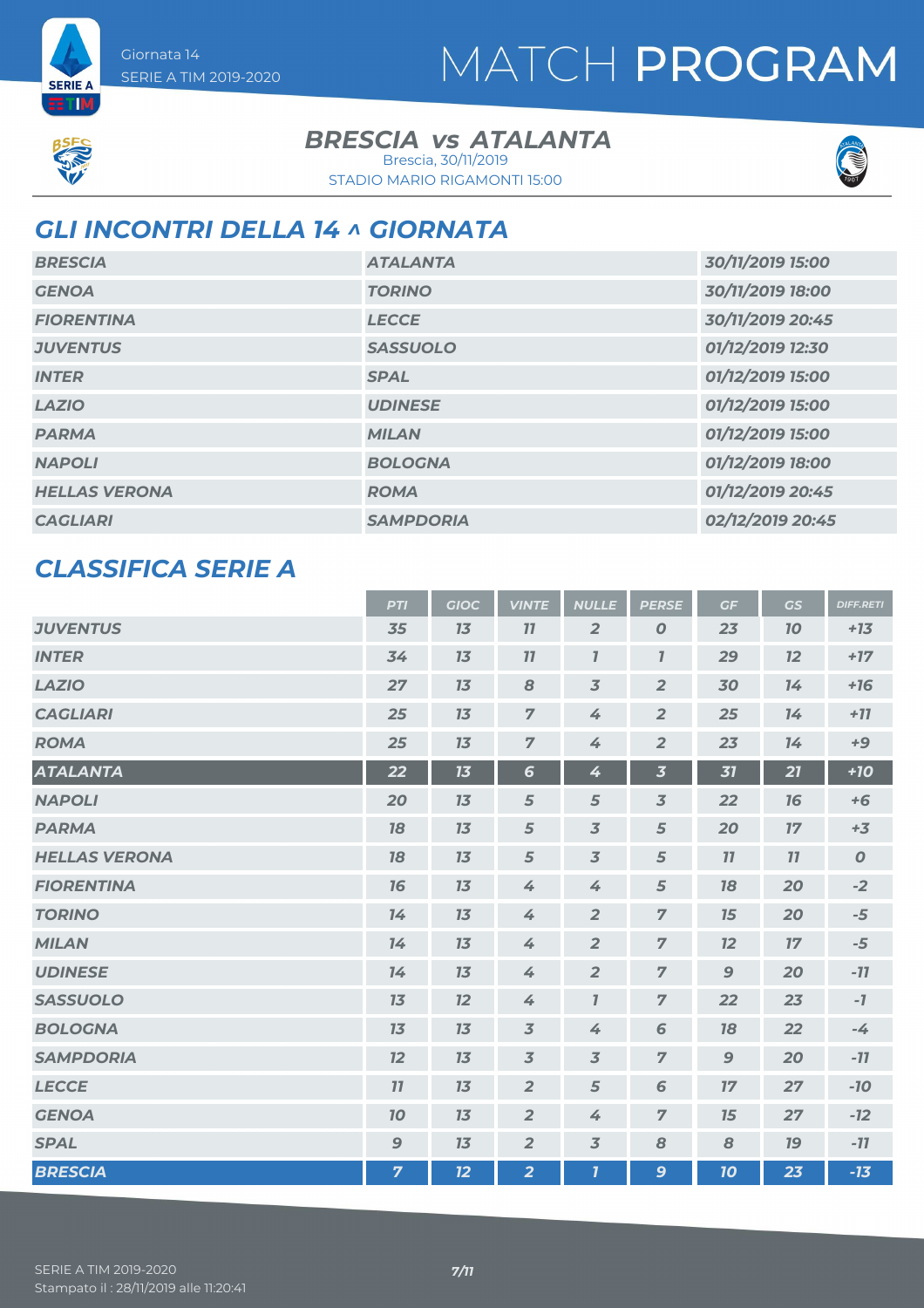### **BRESCIA** *vs* ATALANTA Brescia, 30/11/2019



### *CLASSIFICA GIOCATORI*

SERIE A TIM 2019-2020

Giornata 14

**SERIE A ETM** 

| <b>RANKING MARCATORI</b> | <b>Gol(Rigore)</b>  |
|--------------------------|---------------------|
| <b>C. IMMOBILE</b>       | $LAZ$ 15 (5)        |
| 2 R. LUKAKU              | $INT$ $10(3)$       |
| 3 L. MURIEL              | $ATA \, 8 \, (3)$   |
| 4 D. BERARDI             | SAS 7(0)            |
| 4 A. BELOTTI             | <b>TOR</b> 7(4)     |
| 4 JOAO PEDRO             | CAG 7(2)            |
| 7 D. ZAPATA              | $ATA$ 6 (0)         |
| <b>7 F. CAPUTO</b>       | SAS 6 (0)           |
| J. CORREA                | $LAZ$ 6 (0)         |
| 7 E. DZEKO               | <b>ROM</b><br>6 (0) |

## *CLASSIFICA SQUADRE*

| <b>RANKING SQUADRE</b>         | <b>Gol - Media Gol</b>          |
|--------------------------------|---------------------------------|
| <b>ATALANTA</b>                | 2.38<br>51                      |
| <b>LAZIO</b>                   | 30                              |
| <b>INTER</b><br>51             | $\epsilon$<br>2.23<br>2         |
| <b>CAGLIARI</b><br>Ą           | 1.92<br>25                      |
| <b>JUVENTUS</b><br>5           | 1.77<br>23                      |
| <b>ROMA</b><br>5               | 1.77                            |
| <b>NAPOLI</b>                  | 1.69                            |
| <b>SASSUOLO</b>                | 1.83                            |
| <b>PARMA</b><br>$\epsilon$     | 20<br>7.5.                      |
| <b>BOLOGNA</b><br><b>10</b>    | 1.38<br>78                      |
| <b>FIORENTINA</b><br><b>10</b> | 1.38<br>78                      |
| <b>LECCE</b>                   | 1.31                            |
| <b>GENOA</b>                   | 7.75<br>75                      |
| <b>TORINO</b><br>13            | 15<br>7.75                      |
| <b>15 MILAN</b>                | 0.92<br>12                      |
| <b>HELLAS VERONA</b><br>76     | 77<br>0.85                      |
| <b>BRESCIA</b>                 | 0.83<br>70                      |
| <b>SAMPDORIA</b><br>18         | $\overline{\mathsf{e}}$<br>0.69 |
| <b>UDINESE</b><br><b>18</b>    | 0.69<br>C                       |
| 20 SPAL                        | 0.62<br>8                       |

|                         | <b>RANKING SQUADRE</b> | <u> Tot Tiri - In Porta - Fuori</u> |            |                |    |
|-------------------------|------------------------|-------------------------------------|------------|----------------|----|
| $\overline{1}$          | <b>ATALANTA</b>        |                                     |            | 195 109 86     |    |
| $\overline{\mathbf{2}}$ | <b>LAZIO</b>           |                                     |            | <b>170 106</b> | 64 |
| 3                       | <b>NAPOLI</b>          |                                     | <b>168</b> | 92             | 76 |
| 4                       | <b>JUVENTUS</b>        | <b>159</b>                          |            | 90             | 69 |
| 5                       | <b>ROMA</b>            | 153                                 |            | 81             | 72 |
| 6                       | <b>BOLOGNA</b>         |                                     | 147        | 73             | 74 |
| 7                       | <b>INTER</b>           | 145                                 |            | 92             | 53 |
| 8                       | <b>FIORENTINA</b>      | 140                                 |            |                | 67 |
| 9                       | <b>MILAN</b>           | 134                                 |            | 63             | 71 |
| 10                      | <b>LECCE</b>           | 133                                 |            | 66             | 67 |
| 77                      | <b>GENOA</b>           | <b>129</b>                          |            | 66             | 63 |
| 12                      | <b>SAMPDORIA</b>       | <b>127</b>                          |            | 60             | 67 |
| 13                      | <b>PARMA</b>           | 125                                 |            | 66             | 59 |
| 74                      | <b>SASSUOLO</b>        | <b>120</b>                          |            | 71             | 49 |
| 15                      | <b>CAGLIARI</b>        | <b>116</b>                          |            | 60             | 56 |
| <b>16</b>               | <b>UDINESE</b>         | <b>112</b>                          |            | 58             | 54 |
| 17                      | <b>HELLAS VERONA</b>   | 777                                 |            | 60             | 51 |
| 17                      | <b>SPAL</b>            | 777                                 |            | 50             | 61 |
| 79                      | <b>TORINO</b>          | <b>108</b>                          |            | 57             | 57 |
|                         | <b>20 BRESCIA</b>      |                                     | 81         | 40             | 41 |



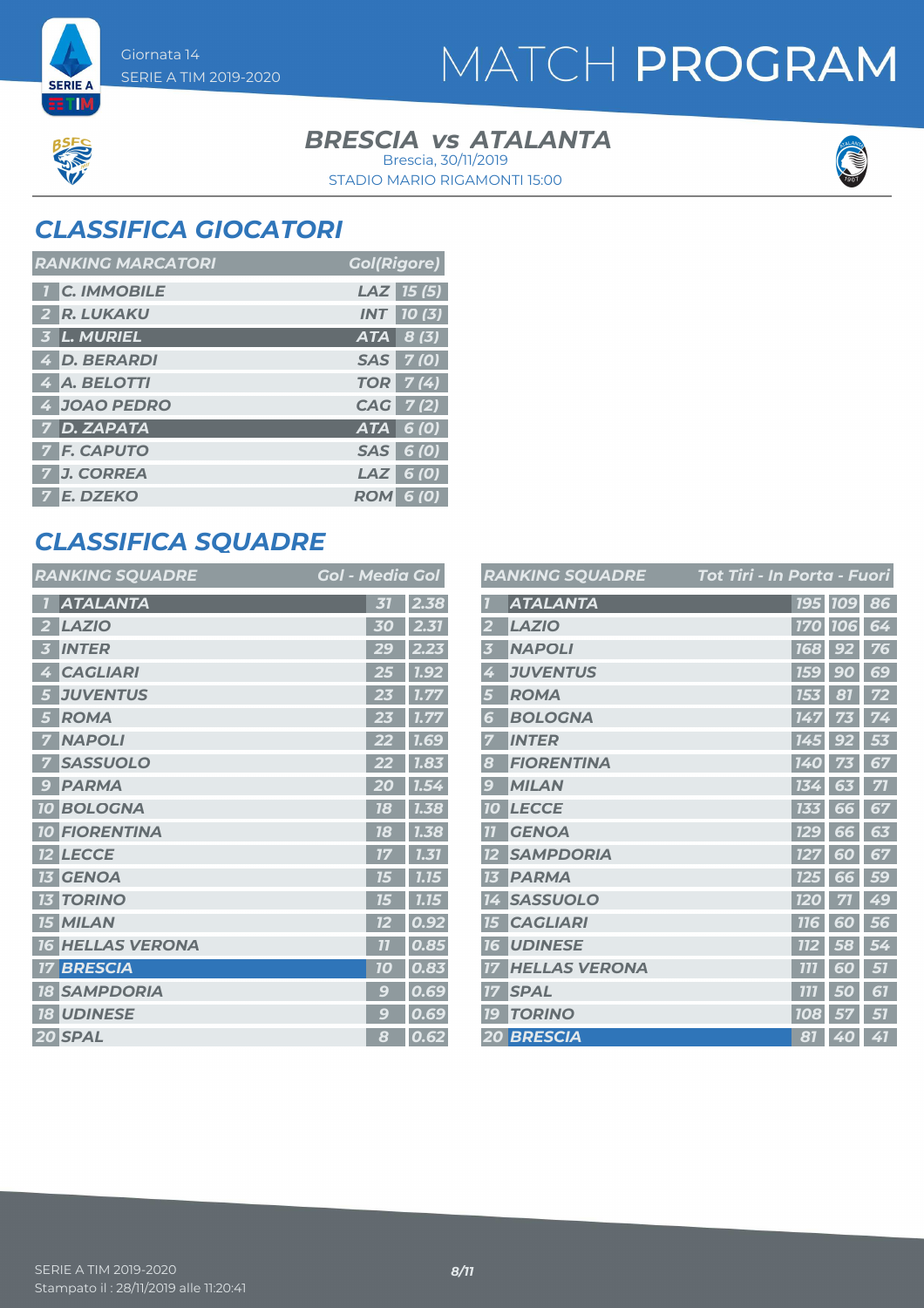# MATCH PROGRAM



**SERIE A** ETM

### **BRESCIA** *vs* ATALANTA



*RANKING SQUADRE Recuperi\**

STADIO MARIO RIGAMONTI 15:00 Brescia, 30/11/2019

| <b>RANKING SQUADRE</b>           | Assist |
|----------------------------------|--------|
| <b>LAZIO</b>                     | 24     |
| <b>ATALANTA</b>                  | 20     |
| <b>NAPOLI</b><br>3               | 77     |
| <b>INTER</b><br>4                | 16     |
| <b>PARMA</b><br>5                | 75     |
| <b>SASSUOLO</b>                  | 75     |
| <b>JUVENTUS</b>                  | 13     |
| <b>FIORENTINA</b><br>8           | 12     |
| <b>ROMA</b><br>8                 | 12     |
| <b>10 CAGLIARI</b>               | 77     |
| <b>BOLOGNA</b>                   | 10     |
| <b>GENOA</b><br>77               | 70     |
| <b>TORINO</b><br>13 <sup>7</sup> | 8      |
| <b>14 LECCE</b>                  | 7      |
| <b>14 UDINESE</b>                | 7      |
| <b>16 BRESCIA</b>                | 6      |
| <b>16 MILAN</b>                  | 6      |
| <b>16 SPAL</b>                   | 6      |
| <b>19 HELLAS VERONA</b>          | 5      |
| <b>20 SAMPDORIA</b>              | 4      |

| <b>RANKING SQUADRE</b>                     | Passaggi riusciti - % * |     |    |
|--------------------------------------------|-------------------------|-----|----|
| <b>NAPOLI</b>                              |                         | 495 | 86 |
| <b>JUVENTUS</b><br>$\overline{\mathbf{2}}$ |                         | 488 | 86 |
| <b>SASSUOLO</b><br>$\overline{\mathbf{3}}$ |                         | 478 | 86 |
| <b>INTER</b><br>4                          |                         | 456 | 84 |
| <b>ATALANTA</b><br>15                      |                         | 444 | 84 |
| <b>MILAN</b><br>6                          |                         | 441 | 85 |
| <b>LAZIO</b><br>7                          |                         | 420 | 83 |
| <b>ROMA</b><br>8                           |                         | 407 | 84 |
| <b>GENOA</b><br>$\epsilon$                 |                         | 399 | 83 |
| <b>BOLOGNA</b><br><b>70</b>                |                         | 397 | 82 |
| <b>FIORENTINA</b><br>$\overline{11}$       |                         | 373 | 82 |
| <b>12 UDINESE</b>                          |                         | 330 | 79 |
| <b>TORINO</b><br>73                        |                         | 324 | 79 |
| <b>14 LECCE</b>                            |                         | 323 | 81 |
| <b>HELLAS VERONA</b><br><b>15</b>          |                         | 312 | 76 |
| <b>16 SPAL</b>                             |                         | 308 | 79 |
| <b>17 CAGLIARI</b>                         |                         | 300 | 77 |
| <b>18 SAMPDORIA</b>                        |                         | 297 | 75 |
| <b>19 PARMA</b>                            |                         | 291 | 78 |
| <b>20 BRESCIA</b>                          |                         | 276 | 74 |

\* Valori medi per partita.

| ssaggi Chiave*          | <b>RANKING SQUADRE</b> | Recupe |
|-------------------------|------------------------|--------|
| 5                       | <b>HELLAS VERONA</b>   | 99     |
| 5                       | <b>PARMA</b>           | 96     |
| 5                       | <b>CAGLIARI</b>        | 94     |
| 5                       | <b>UDINESE</b>         | 93     |
| 4                       | <b>INTER</b><br>5      | 87     |
| 4                       | <b>BRESCIA</b><br>6    | 86     |
| $\overline{\mathbf{3}}$ | <b>ATALANTA</b><br>7   | 85     |
| $\overline{\mathbf{3}}$ | <b>TORINO</b><br>8     | 85     |
| $\overline{\mathbf{3}}$ | <b>9 BOLOGNA</b>       | 85     |
| $\overline{\mathbf{3}}$ | <b>10 FIORENTINA</b>   | 84     |
| $\overline{\mathbf{3}}$ | <b>11 SAMPDORIA</b>    | 84     |
| $\overline{\mathbf{3}}$ | <b>12 MILAN</b>        | 84     |
| $\overline{\mathbf{3}}$ | <b>13 SPAL</b>         | 82     |
| $\overline{\mathbf{3}}$ | <b>14 JUVENTUS</b>     | 79     |
| $\overline{\mathbf{3}}$ | <b>15 LAZIO</b>        | 79     |
| $\overline{\mathbf{3}}$ | <b>16 LECCE</b>        | 77     |
| $\overline{\mathbf{3}}$ | <b>17 GENOA</b>        | 75     |
| $\overline{\mathbf{3}}$ | <b>18 ROMA</b>         | 74     |
| $\overline{\mathbf{2}}$ | <b>19 SASSUOLO</b>     | 72     |
| $\overline{2}$          | 20 NAPOLI              | 71     |

#### *RANKING SQUADRE Passaggi Chiave\* LAZIO 5 NAPOLI 5 JUVENTUS 5 ATALANTA 5 INTER 4 ROMA 4 FIORENTINA 3 MILAN 3 CAGLIARI 3 BOLOGNA 3 GENOA 3 PARMA 3 HELLAS VERONA 3 SASSUOLO 3 TORINO 3 LECCE 3 SAMPDORIA 3 UDINESE 3 BRESCIA 2 SPAL 2*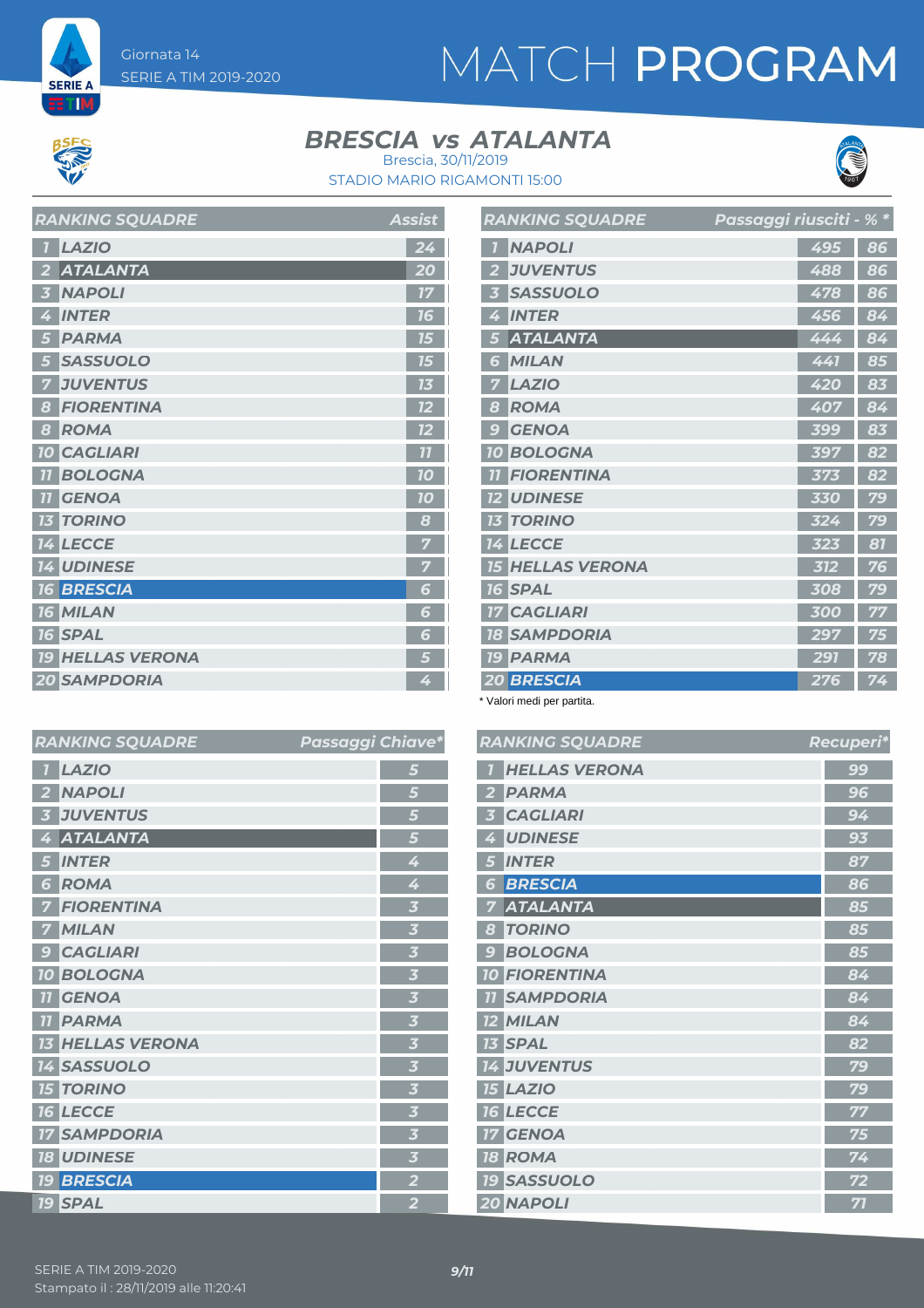# MATCH PROGRAM



**SERIE A ET M** 

#### **BRESCIA** *vs* ATALANTA Brescia, 30/11/2019



STADIO MARIO RIGAMONTI 15:00

|                 | RANKING SQUADRE      | Tot. Parate - Media |  |
|-----------------|----------------------|---------------------|--|
| 7               | <b>SPAL</b>          | 4.23<br>55          |  |
| 2               | <b>TORINO</b>        | 4.23<br>55          |  |
| 3               | <b>PARMA</b>         | 4.23<br>55          |  |
| 4               | <b>GENOA</b>         | 4.15<br>54          |  |
| 5               | <b>CAGLIARI</b>      | 4.08<br>53          |  |
| 6               | <b>LECCE</b>         | 3.92<br>51          |  |
| 7               | <b>LAZIO</b>         | 3.85<br>50          |  |
| 8               | <b>JUVENTUS</b>      | 3.77<br>49          |  |
| 9               | <b>UDINESE</b>       | 49<br>3.77          |  |
|                 | <b>10 BRESCIA</b>    | 3.83<br>46          |  |
| 77              | <b>HELLAS VERONA</b> | 3.46<br>45          |  |
|                 | <b>12 SAMPDORIA</b>  | 3.38<br>44          |  |
|                 | <b>13 MILAN</b>      | 44<br>3.38          |  |
|                 | 14 BOLOGNA           | 43<br>3.31          |  |
|                 | <b>15 SASSUOLO</b>   | 40<br>3.33          |  |
|                 | <b>16 FIORENTINA</b> | 39<br>3             |  |
| 17 <sup>1</sup> | <b>ROMA</b>          | 3<br>39             |  |
|                 | <b>18 ATALANTA</b>   | 2.77<br>36          |  |
|                 | <b>19 NAPOLI</b>     | 2.54<br>33          |  |
|                 | <b>20 INTER</b>      | 2.38<br>31          |  |

|                         | <b>RANKING SQUADRE</b> | <b>Media Km</b>      |
|-------------------------|------------------------|----------------------|
| $\overline{1}$          | <b>INTER</b>           | 110.872              |
| $\overline{\mathbf{2}}$ | <b>PARMA</b>           | 109.381              |
| 3                       | <b>JUVENTUS</b>        | 109.316              |
| 4                       | <b>LECCE</b>           | 108.945              |
| 5                       | <b>ATALANTA</b>        | 108.497              |
| 6                       | <b>HELLAS VERONA</b>   | 108.486              |
| 7                       | <b>LAZIO</b>           | 108.239              |
| 8                       | <b>FIORENTINA</b>      | 107.765              |
| 9                       | <b>BOLOGNA</b>         | 107.678              |
|                         | <b>10 SAMPDORIA</b>    | 107.475              |
| 77                      | <b>BRESCIA</b>         | 107.089              |
|                         | <b>12 SASSUOLO</b>     | 106.997              |
|                         | <b>13 SPAL</b>         | 106.852              |
|                         | <b>14 MILAN</b>        | 106.705              |
|                         | <b>15 ROMA</b>         | 106.513              |
|                         | <b>16 UDINESE</b>      | 104.859              |
|                         | <b>17 CAGLIARI</b>     | 104.648              |
|                         | <b>18 NAPOLI</b>       | 103.371              |
|                         | <b>19 GENOA</b>        | 103.046              |
|                         | <b>20 TORINO</b>       | $\overline{102.432}$ |